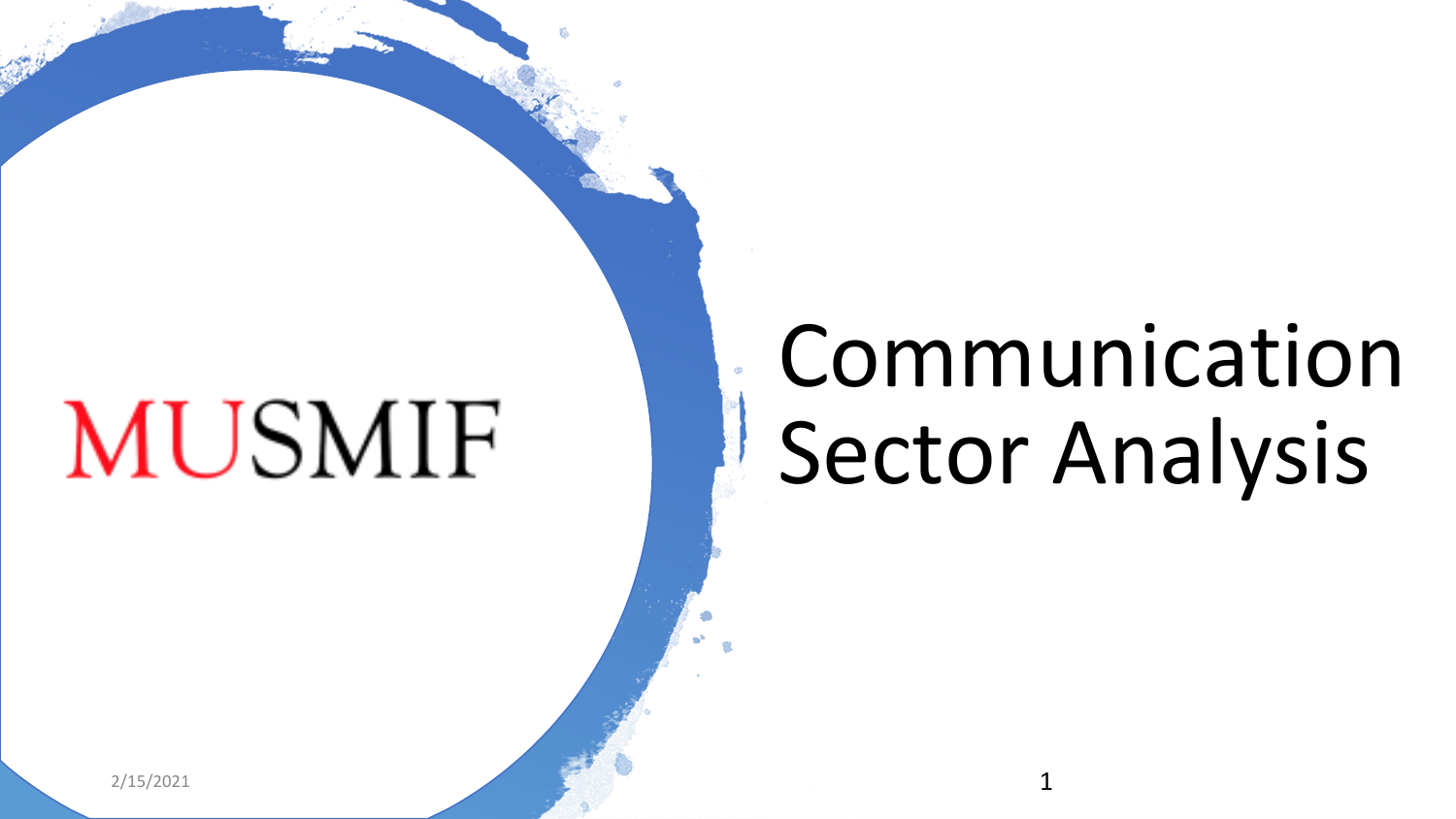### Basic Sector Characteristics

- Of the 500 companies within the S&P 500, 26 lie within the communications sector - accounting for 11% of the exchange
	- S&P 500 YTD performance 4.76%
	- Communications sector(XLC) 8.18%
- Although each industry varies, the sector generally has a short product life cycle
- The sector as a whole would be characterized as a cyclical sector

2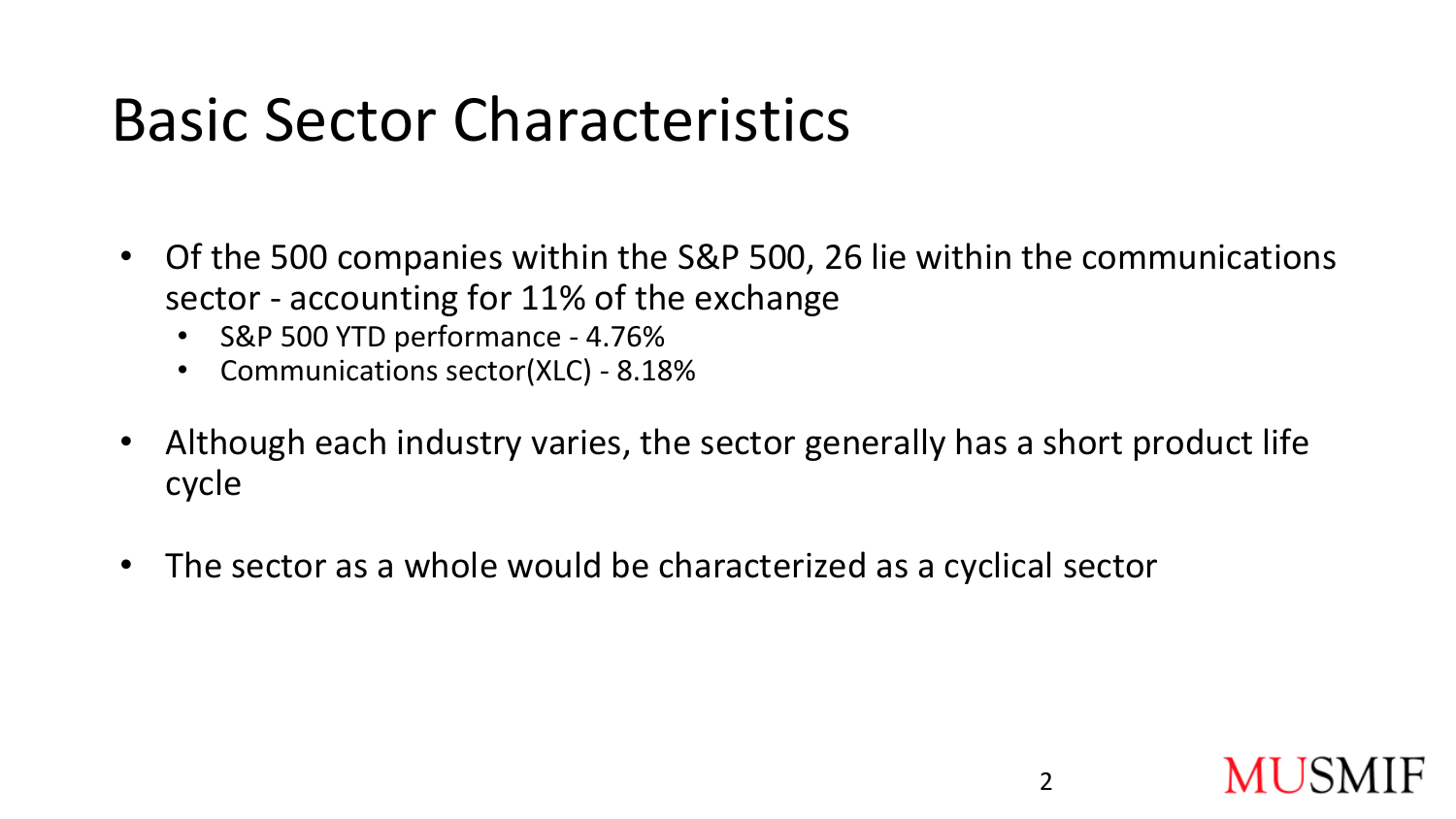### Notable Firms within Sector

| Symbol       | Company Name                           | Index Weight |
|--------------|----------------------------------------|--------------|
| FB           | Facebook Inc A                         | 19.62%       |
| <b>GOOGL</b> | Alphabet Inc A                         | 12.65%       |
| GOOG         | Alphabet Inc C                         | 12.26%       |
| <b>ATVI</b>  | <b>Activision Blizzard Inc</b>         | 5.11%        |
| <b>TWTR</b>  | Twitter Inc                            | 4.63%        |
| <b>NFLX</b>  | NetFlix Inc                            | 4.59%        |
| <b>DIS</b>   | Walt Disney Co                         | 4.50%        |
| <b>CMCSA</b> | Comcast Corp A                         | 4.33%        |
| <b>CHTR</b>  | <b>Charter Communications</b><br>Inc A | 3.93%        |
|              |                                        |              |



3

IF

Ml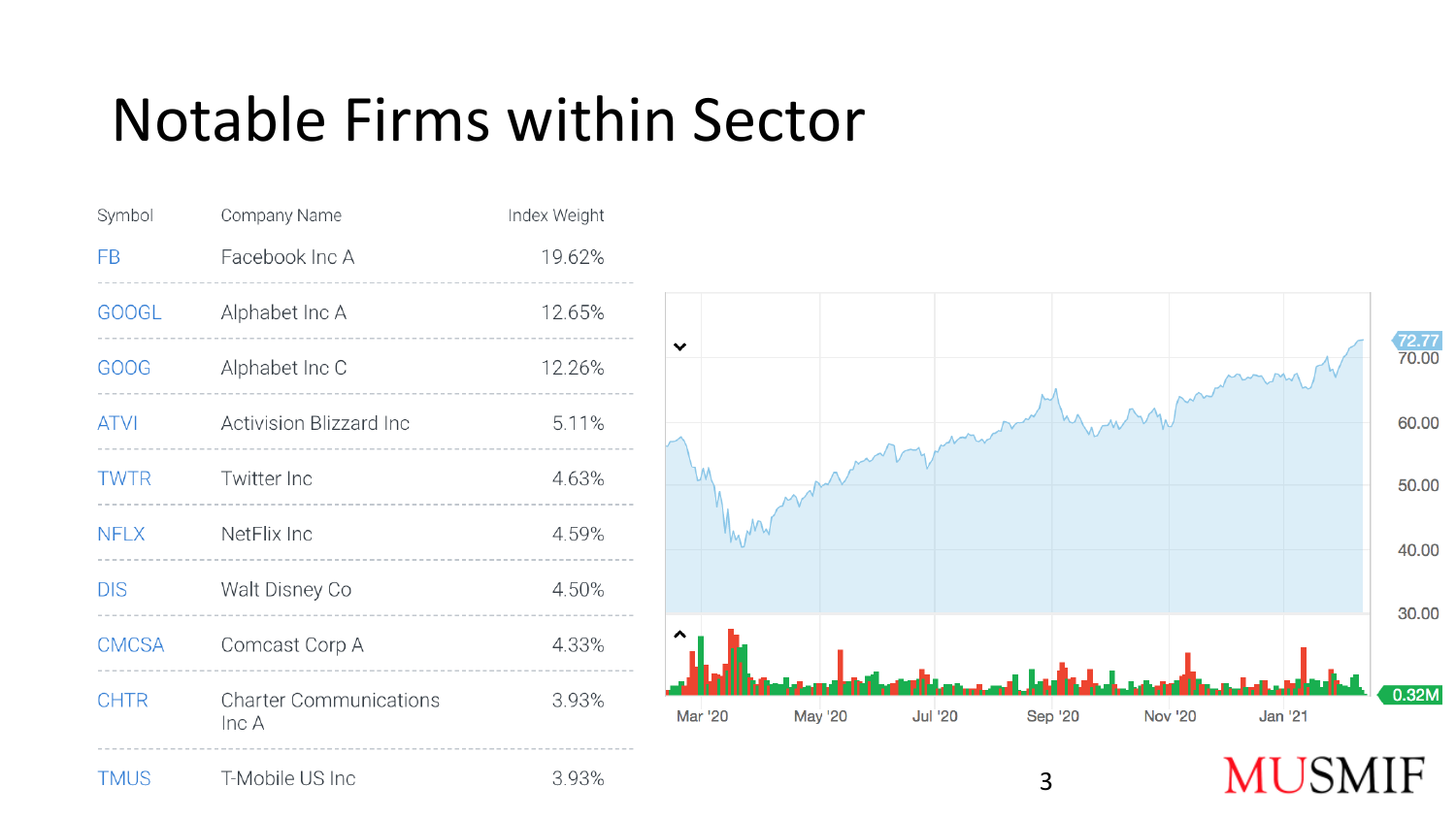### Sector Overview

| <b>Communications Services Industry Profitability Ratios</b> |      |      | 4 Q 2020 3 Q 2020 2 Q 2020 1 Q 2020            |      | 4 Q 2019 |
|--------------------------------------------------------------|------|------|------------------------------------------------|------|----------|
|                                                              | 2020 | 2020 | 2020                                           | 2020 | 2019     |
| <b>Gross Margin</b>                                          |      |      | <b>65.24 %</b> 73.51 % 73.43 % 59.85 % 77.52 % |      |          |

- The communication sector is predominantly built on a subscription model, and ad revenue
	- Within telecommunications most revenue still comes from basic telephone calls but is surely moving towards the bulk of dollars being made from data.



4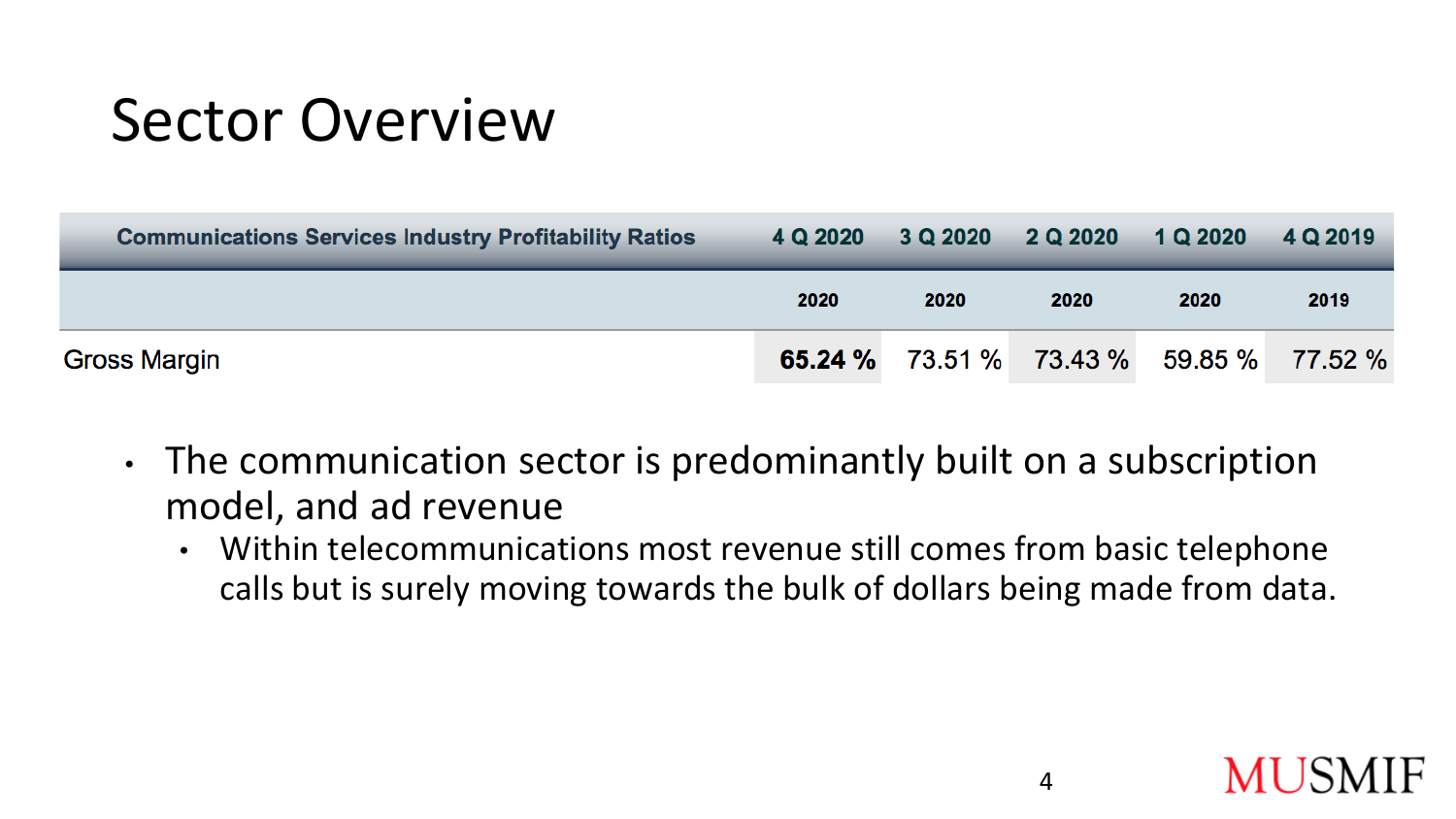### Industry competition analysis

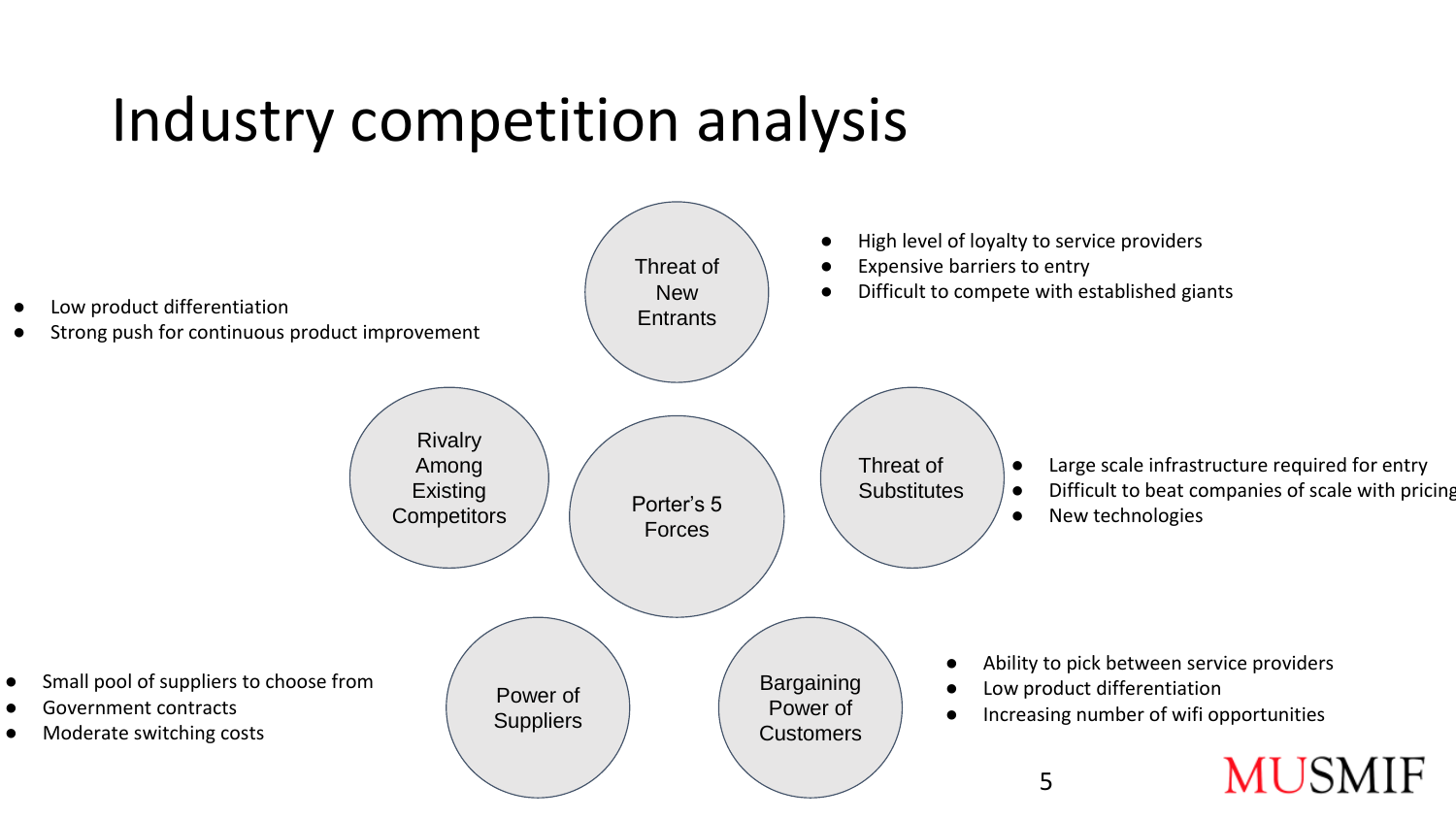### Business Model

#### Providing wired and wireless communication services platform, internet content and information.

#### **Consumer demand analysis:**

Because of the pandemic, people spend more time studying and working at home.

Require fast speed

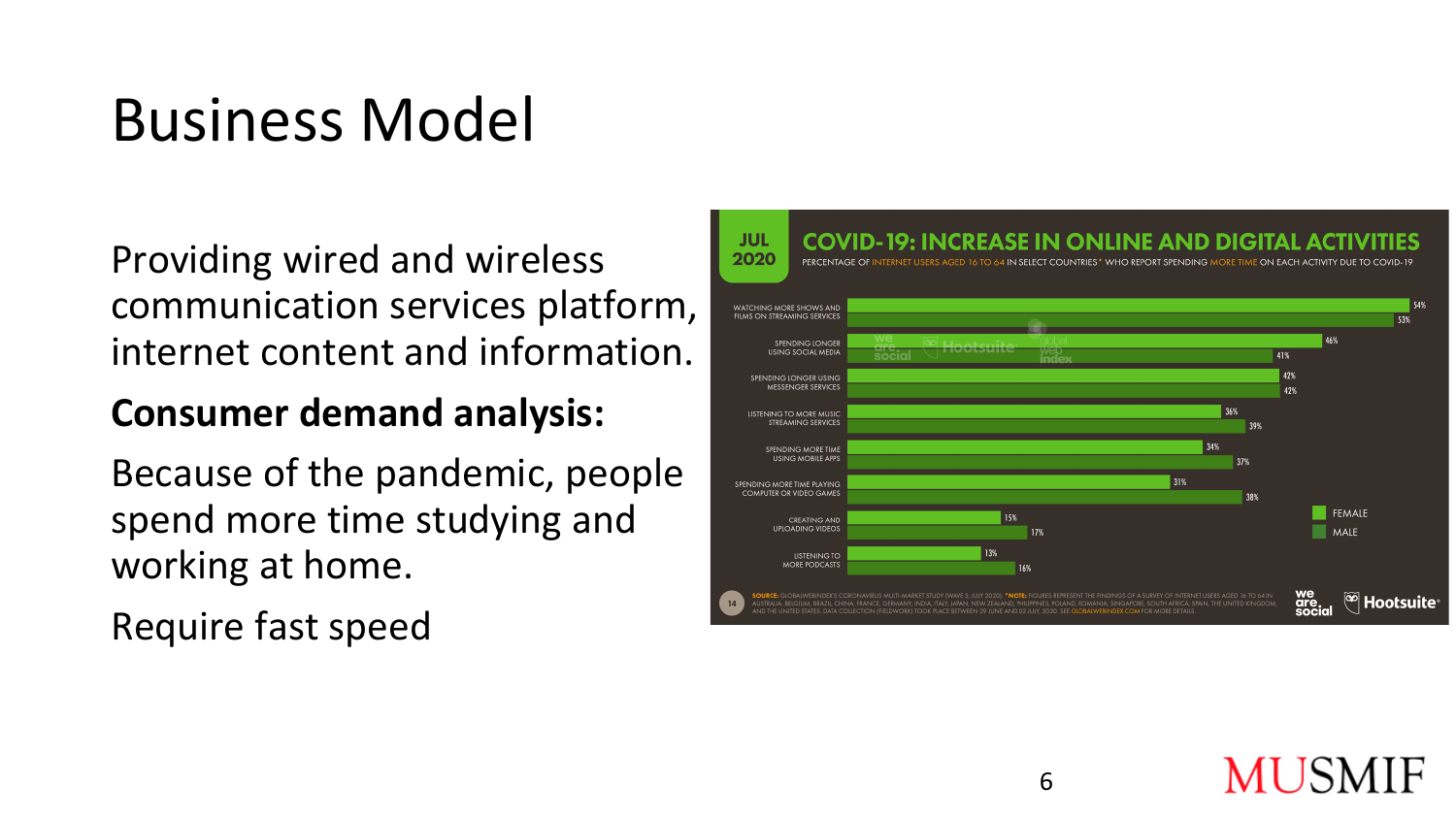### Raw Material and Supplier Analysis

#### Leading Materials:

liquid-crystal polymers (LCP), polyimides(PI), Polytetrafluoroethylene(PTFE),graphite, copper Increasing demand with the development of 5G application.

#### Supplier Analysis:

Because of the pandemic, the availability of chips and the installation of servers could have an impact on the development of new business.

Most communication services companies are large, their suppliers are relatively stable.



7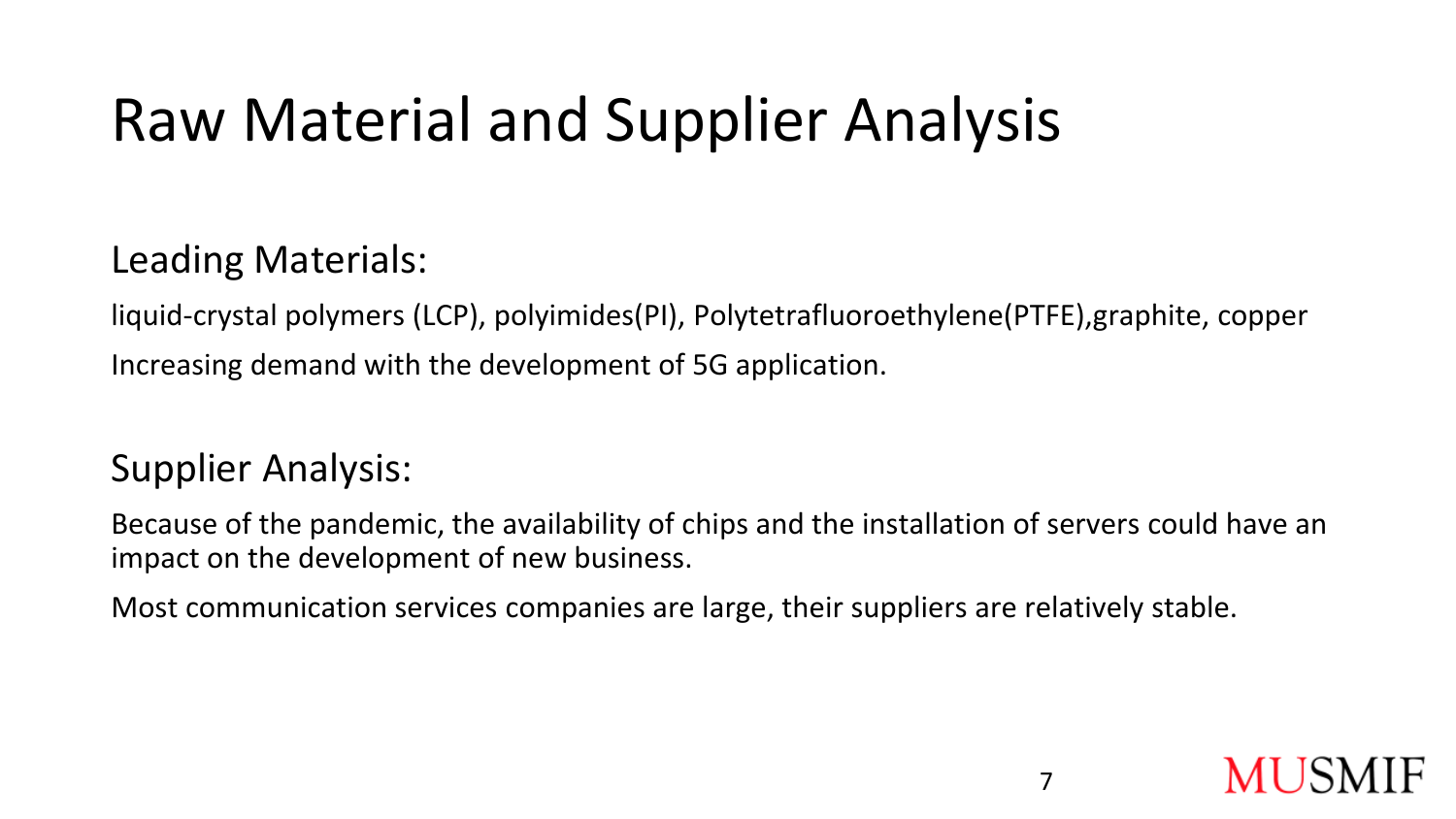### Factors Affecting pricing power

- Barriers to entry
- Oligopoly market
- Highly dependent on techniques
- A massive amount of infrastructure
- High loyalty to the brand
- Industry concentration Based on the market capital, Google and FB weight 35% of the whole industry Disney, Netflix, Comcast, Verizon & AT&T make up 20%

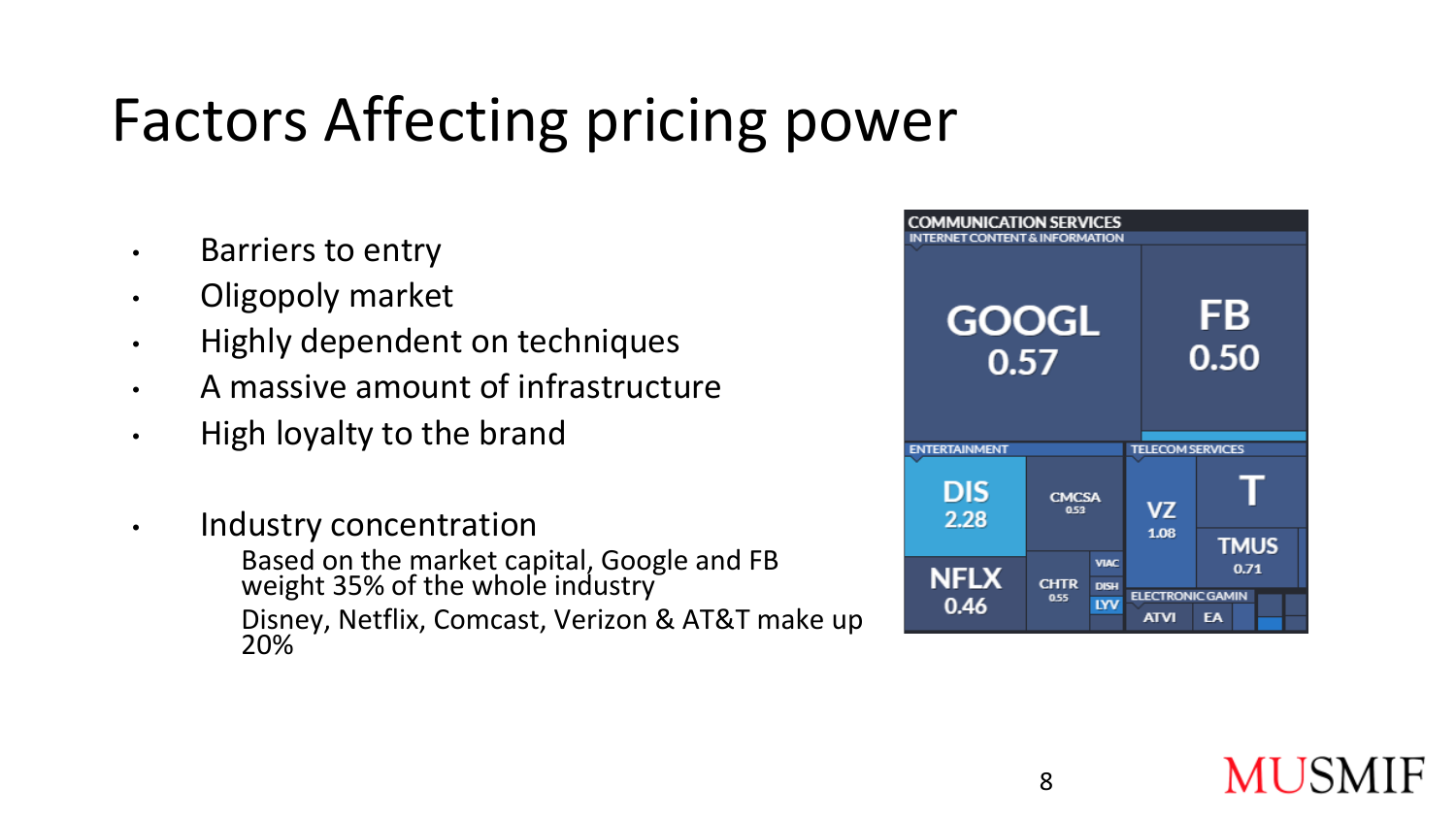### Pricing Power

- Market Cap 6.27 Trillion 10.98% market weight
- Market Share Stability

Top 5: Facebook, YouTube, WhatsApp, Messenger, Instagram.

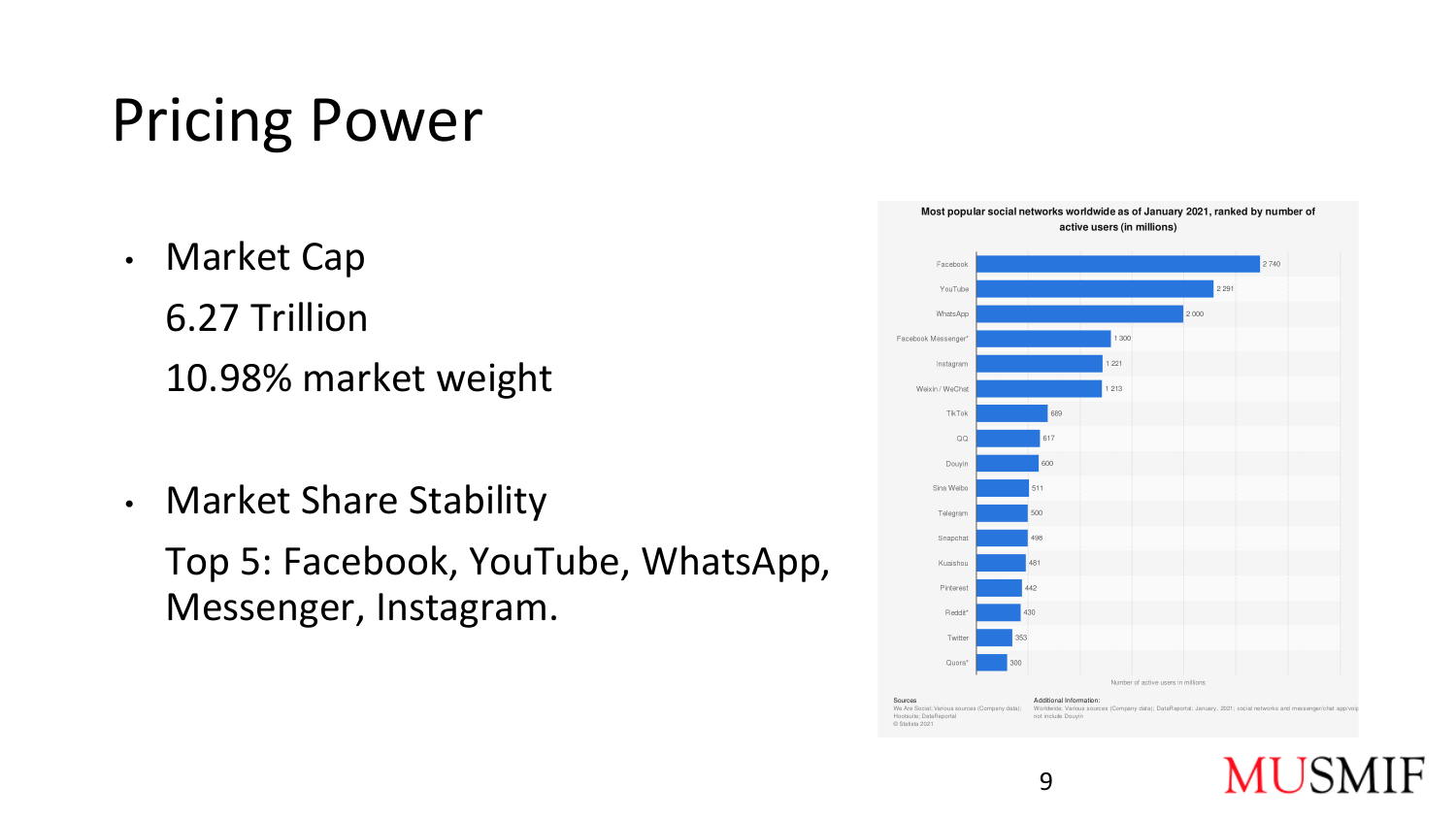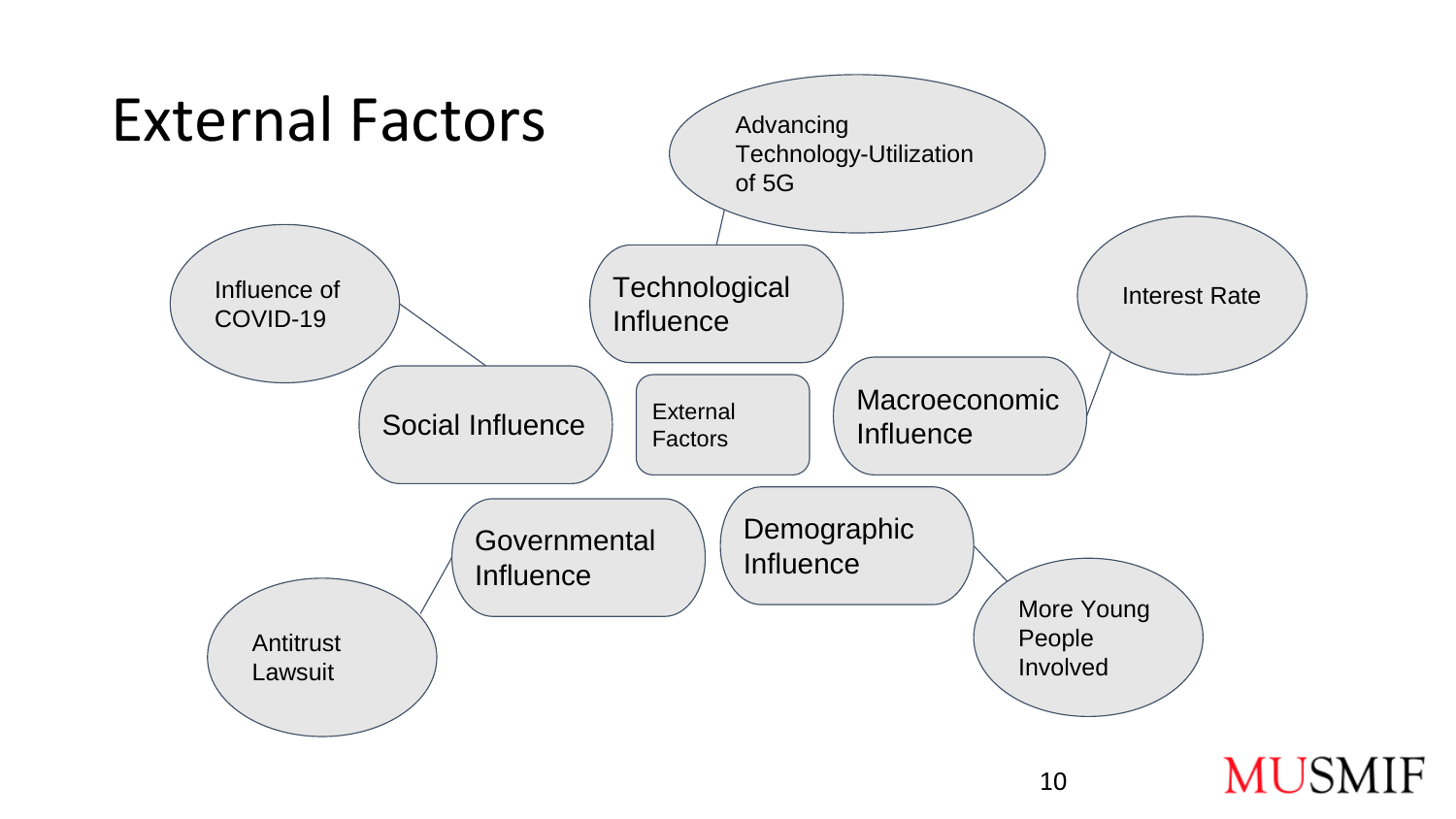### Major company business analysis

- Google
	- Economies of Scale
	- Brand



- Facebook
	- Advertising
	- Mobile Trends
	- **Engagement**



Google

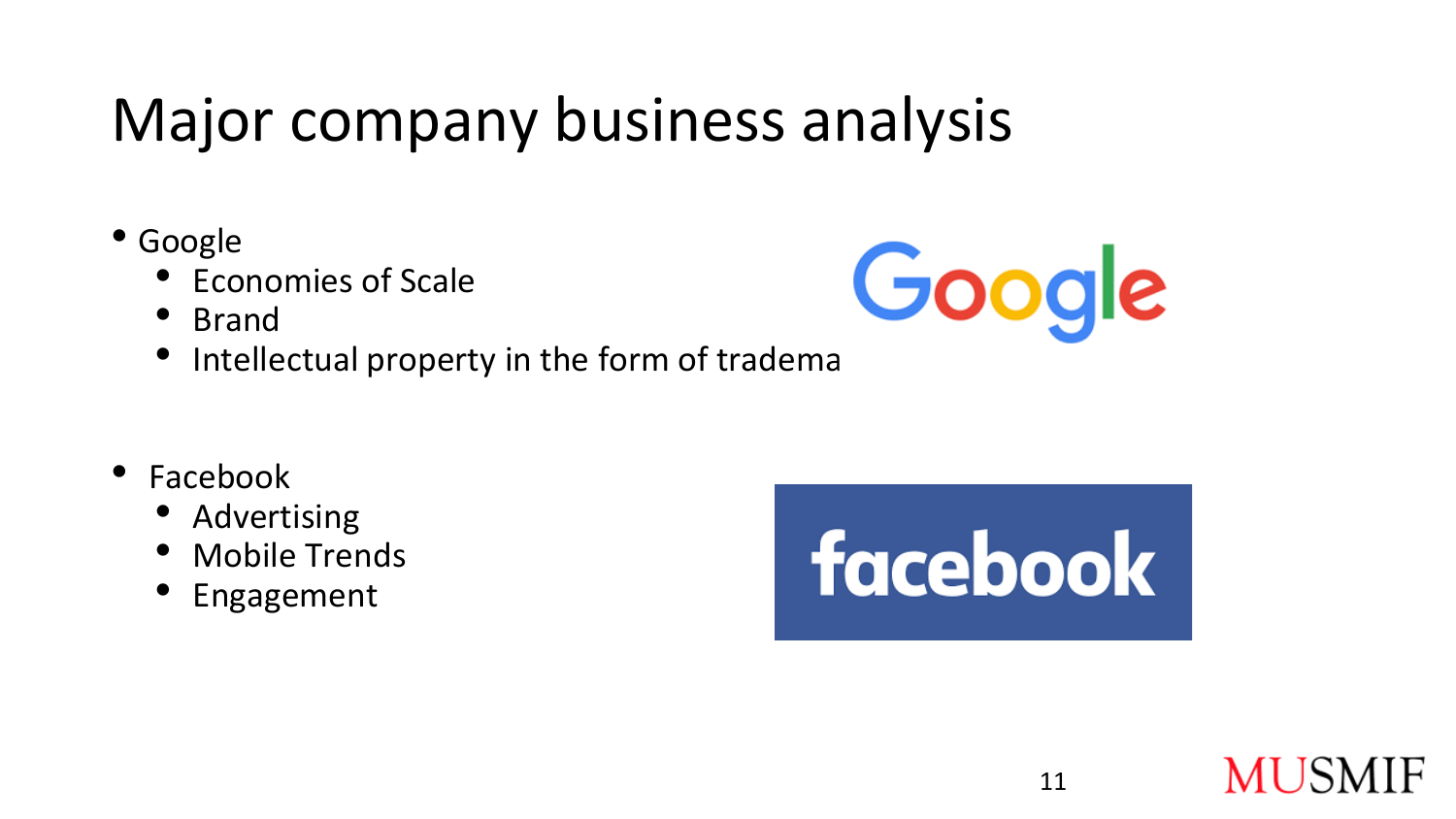### Holding company business analysis

- Walt Disney (DIS)
	- Powerful Brand
	- Innovation



**MUSMIF**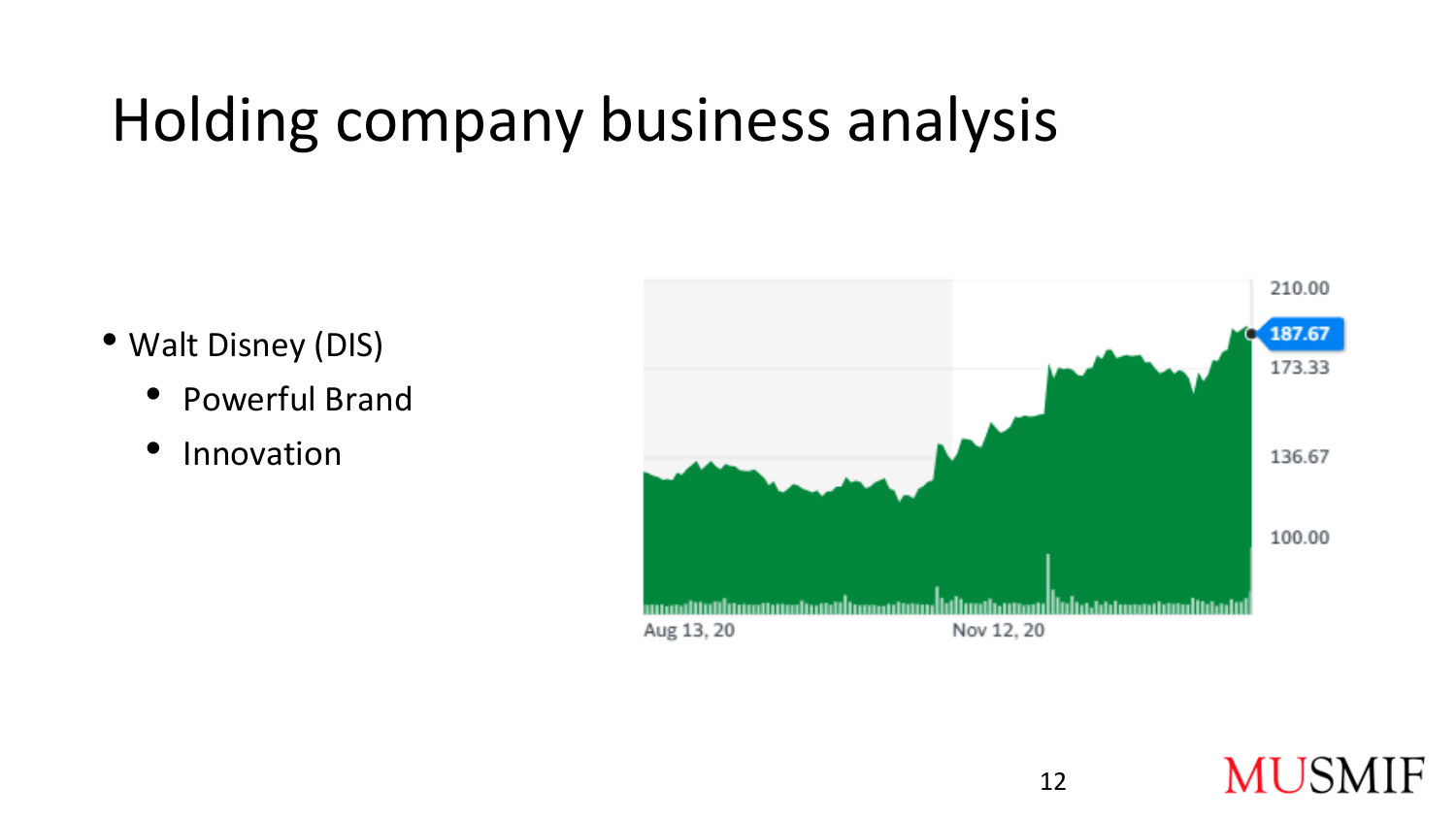### Ericsson (ERIC)

- Economies of Scale
- Strong Competitor Huawei



**MUSMIF**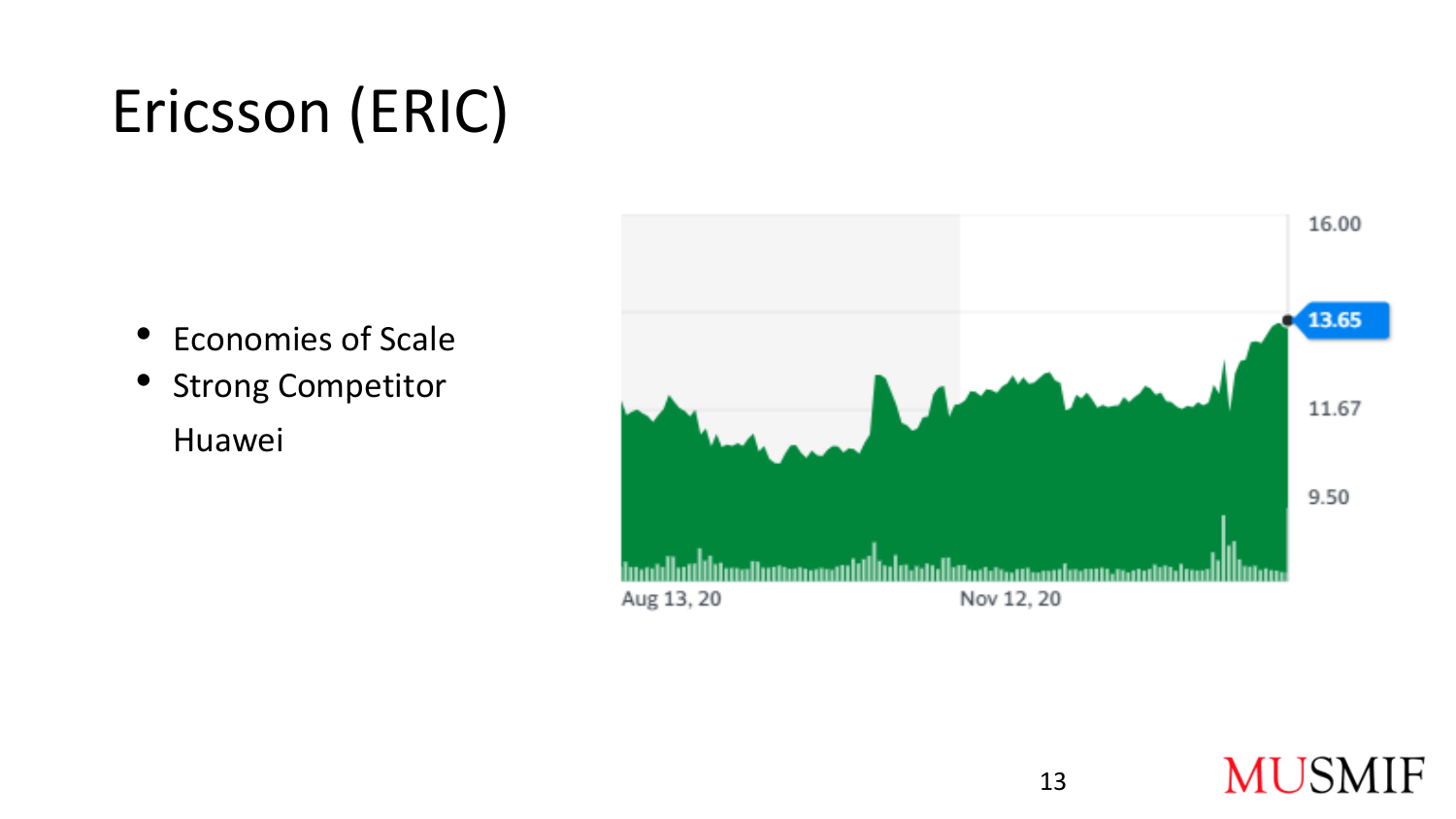### Verizon (VZ)

- Network, but it was not very good
- AT&T



**MUSMIF**